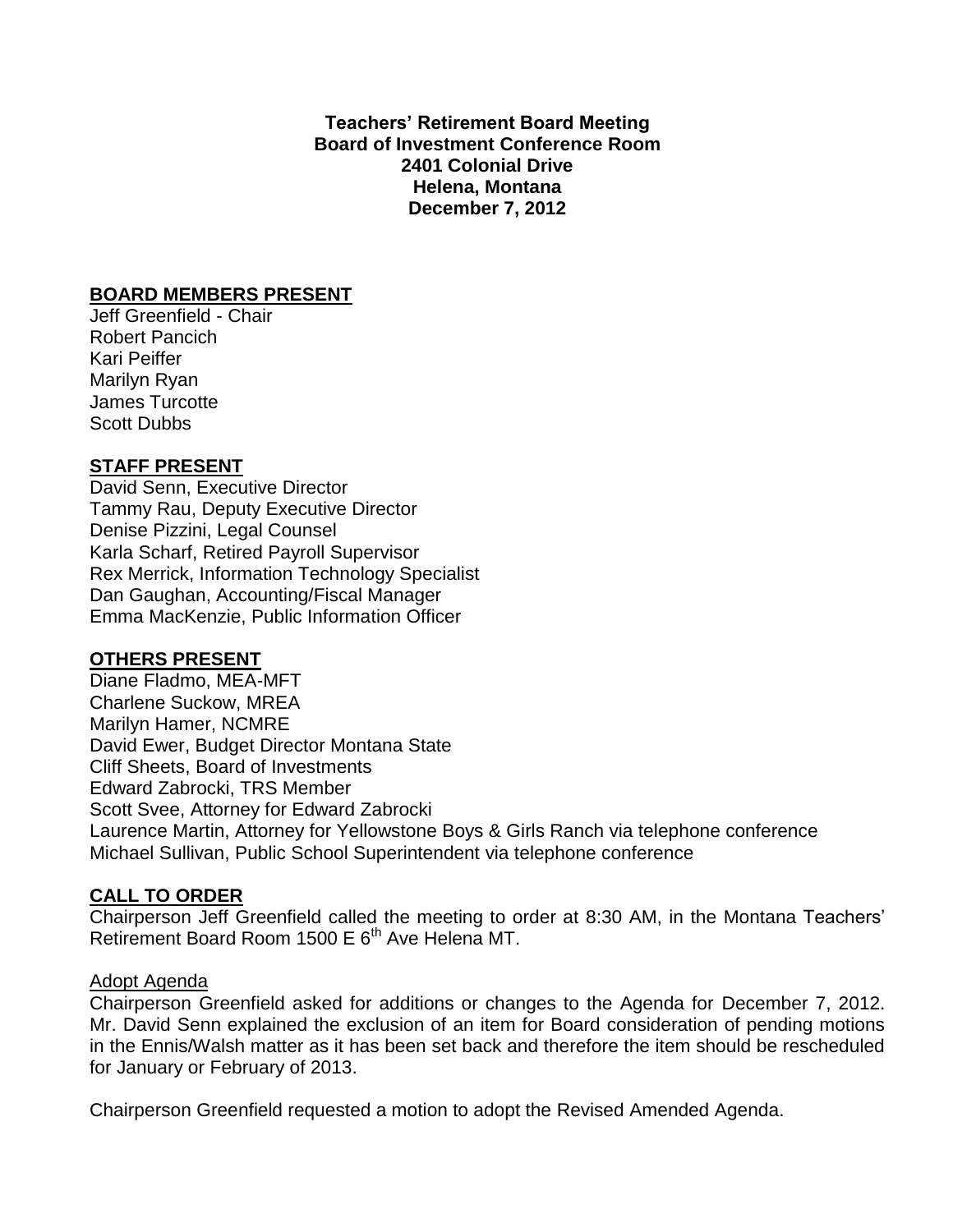**MOTION/VOTE:** Member Robert Pancich moved that the TRS Board adopt the Agenda for December 7, 2012. Seconded by Member James Turcotte, the motion passed unanimously.

### Approval of Minutes

Chairperson Greenfield called for changes to the September 28, 2012 Board Meeting Minutes. Finding none, Chairperson Greenfield requested a motion to adopt the September 28, 2012 Board Minutes.

**MOTION/VOTE:** Member Scott Dubbs moved that the TRS Board adopt the September 28, 2012, Board Meeting Minutes. Seconded by Member Kari Peiffer, the motion passed unanimously.

### Public Comment on Board Related Items

Chairperson Greenfield called for public comment on Board related items. No public comments were made.

## **BOARD OF INVESTMENTS**

#### Annual BOI Presentation

Cliff Sheets, CFA, CIO presented the annual Board of Investments report to the TRS Board. The asset allocation breakdown over the fiscal year showing the end of fiscal year 2011 and the end of fiscal year 2012 and the change from last year of all the state pension funds was presented. A comparison of the TRS plan to larger defined benefit plans showed equities investments being at the median of the range, and fixed income allocations were very similar to peers and actually slightly above the median at 25% with the median being 23.43%. Real estate and private equity allocations were a little on the high side in comparison to peers.

Mr. Sheets went on to explain that performance for the 2012 fiscal year end showed a gain of 2.42%, with performance starting to see improvement in the longer time periods. The three year number is at 12.08%, keeping in mind that that three year period begins in the middle of 2009. We are through the worst of the bear market and are seeing a rally in the stocks. The 10 year performance shows a return of almost 6% which is a significant improvement over time. The five year mark is still weak and may remain weak given the dramatic bear market in the timeframe. The relatively good performance was helped by maintaining a heavier weight on the domestic side. Fixed income is fairly healthy and private equity and real estate doing well. For the first time real estate was the best performing asset.

The comparison using 47 other defined benefit plans compiled by State Street was presented by Mr. Sheets. If you look at the relative ranks for both TRS and MPERS benefit plans as you go from the longer periods to recent periods the relative improvement is notable. The one year and three year periods both reflect a high percentile and as you move out it increases. The TRS relative ranking in regards to the comparative performance median is improving over the five to ten year time period.

The fiscal year to date performance shows the October performance at 4% return. This is a good start and reflects the recovery in public equity that was up 5.5%. Bonds did well at 3.2%, and real estate continued to perform well with a strong 2.8% return. Private equity was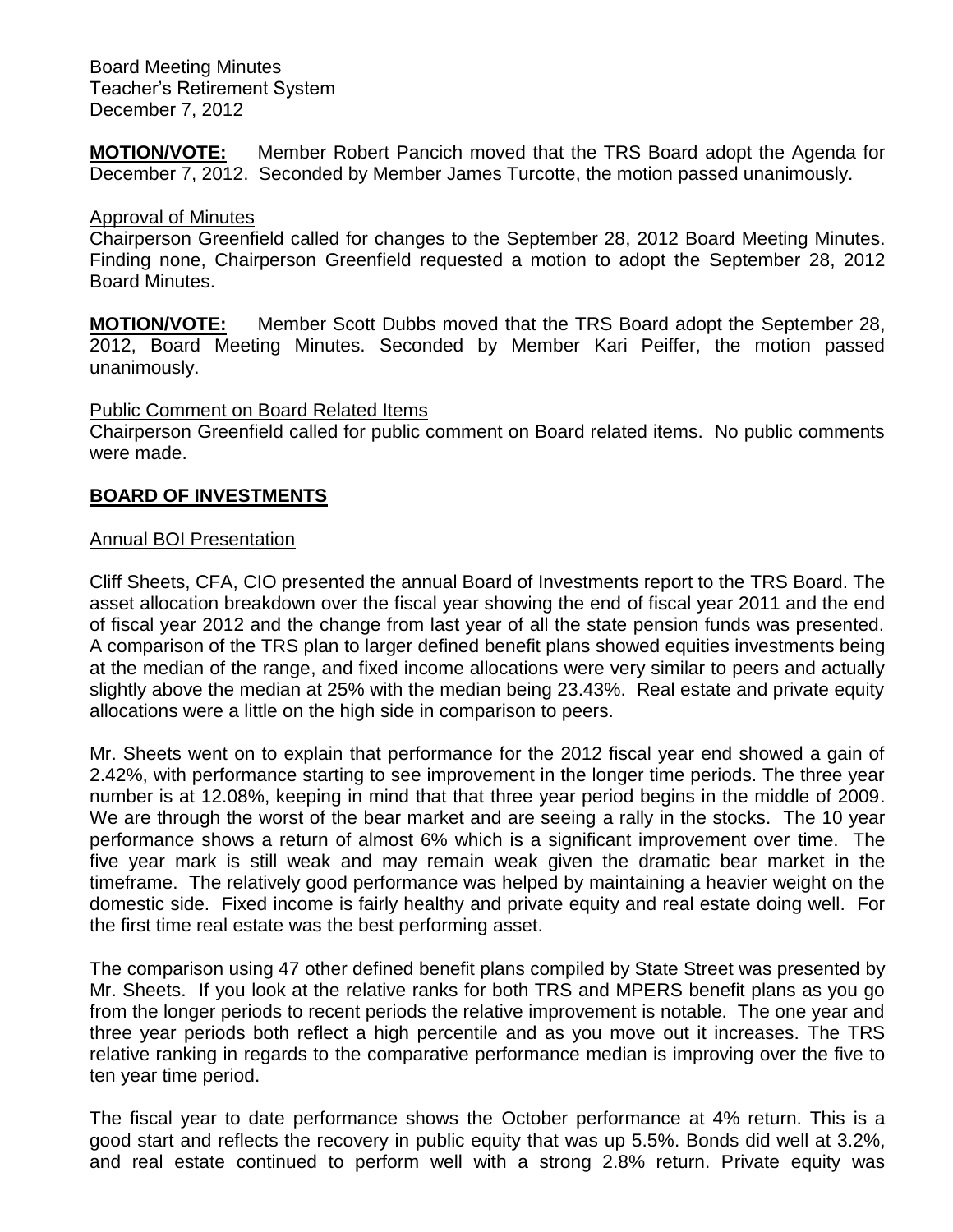depressed but still positive. Again, the three year ranking and longer term rankings helped plan returns and it has been beneficial to be weighted toward the domestic stock.

In summary, asset allocation mix changes have been relatively minor. Real estate allocation has increased to a little over 8%, which is still an improving market. Real estate provides good diversification, in particular of the equity component. Mr. Sheets feels that it is important to maintain real estate at a pro-growth bias which means keeping the total equity in the upper half of the band. The cash flow problem with TRS may have long term implications for returns and may prompt a shift in the asset allocation mix because private equity is no longer the contributor it once was. The Legislature needs to work to improve the cash flow.

Looking at the future, the 2012 GDP is going to be at a 2% growth rate which is good, but not robust, based on past business cycles. The fourth quarter may decline in growth. The "fiscal cliff" is a big variable going forward into 2013. Most observers expect some resolution before calendar year end. The capital markets are looking beyond the phenomenon and assuming that there will be some compromise before year end. Payroll tax reduction may expire. In combination the compromise is expected to end up having about a -1.5% effect on 2013 GDP. The worst outcome would be no resolution which creates a real problem likely to hurt economy which could equate to a negative 4% to 5% effect to GDP. The consensus outlook for 2013 is GDP growth of about 2% which is similar to 2012 with stable relative growth going forward.

Member Pancich inquired about possible problems with FHA and about the outlook for the foreclosure world. Mr. Sheets responded that he believes enough damage was done in the housing recession that it is still flowing through the pipeline. The banking system was chastised for the procedures used to foreclose and so it has slowed the process. Likely to see foreclosures continue at an uncommonly high rate but they have recently lessened as compared to last 2 years. On-going losses will need infusion. Housing equity has been destroyed and is still being absorbed in the accounting process but housing is picking up and on the margin there is a dramatic change from a feeling of great loss to one that equity is holding.

Mr. Sheets stated that inflation is not a problem as nothing suggests an uptick in the future. Forecasts for next year remain at about the 2% level.

Mr. Sheets summarized his report saying that 2013 looks good. The asset allocation and investment strategy should be to continue to build real estate exposure, maintain exposure to risk assets given long-term return prospects and gradually re-balance during any periods of weakness. Cash flow will remain a problem and may affect the allocations mix if necessary to bolster the fund.

Chair Greenfield, thanked Mr. Sheets for his report.

## **EXECUTIVE DIRECTOR'S REPORT**

2013 TRS Board Legislation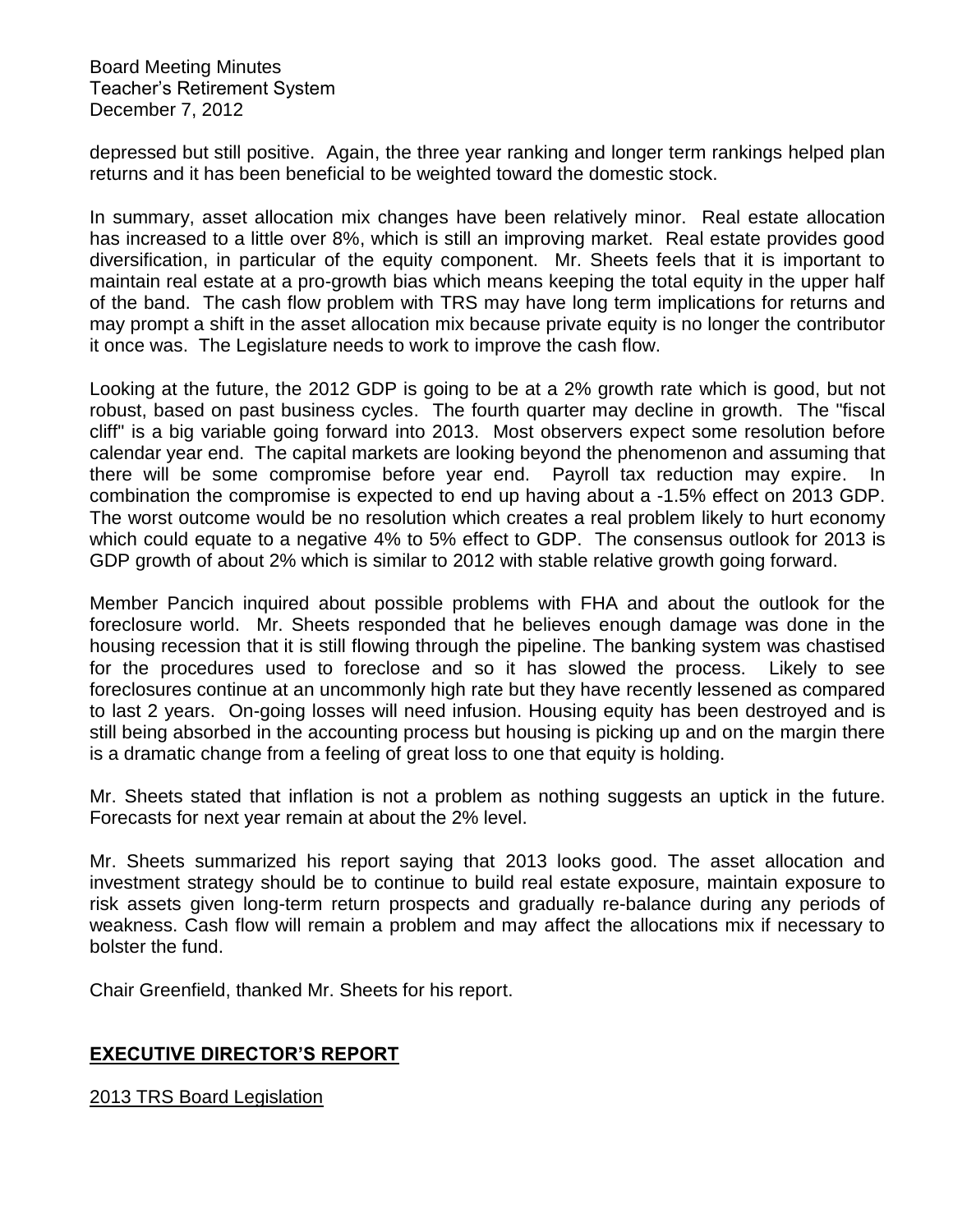### Funding Bill

Mr. David Senn noted that neither the SAVA nor the Legislative Finance committee agreed to pick up the TRS/Governor Schweitzer's funding bill (LCsa06). Mr. Senn recommended that the Board request legislation to fund TRS that is very similar to LCsa06, but replaces the provision in LCsa06 that would reduce the cap on school district retirement reserves with an employer contribution rate increase of 1.0%. The original bill draft provided one time only money of about \$14.7 million. The 1% employer contribution increase will generate about \$7.8 million annually.

Mr. Senn reported he met with Speaker of the House, Rep. Mark Blasdel, and discussed the various funding proposals and the Legislature's plan to have all funding bills addressed by a Select Committee on Retirement.

Public comment: Diane Fladmo, MEA-MFT said they would support the funding proposal. She thanked the TRS Board for moving ahead.

**MOTION/VOTE:** Member Dubbs moved the Board adopt the proposed funding bill recommended by staff. Seconded by Member Pancich, the motion passed unanimously.

## University System Supplemental Employer Contribution Rate Increase

The Optional Retirement Plan (ORP) was created for faculty and administrators of the Montana University System (MUS) effective January 1, 1988. Initially, MUS employees could elect to join ORP or TRS. Since 1993, because of selection against the Teachers' Retirement System (TRS), new MUS employees are required to join the ORP. When the ORP was created, each employer within the MUS was required to contribute to TRS a supplemental contribution to cover their share of TRS unfunded liabilities. The supplemental contribution rate was established as a percentage of the earned compensation of MUS employees who participate in the ORP. The supplemental rate has varied over the years from an initial rate of 4.503%, decreasing to 2.93% in 1993, and today is 4.72%. This cost is totally paid by MUS employers; employees who participate in the ORP do not contribute to TRS. Because of the 2009 market losses, the supplemental rate must increase to 9.04% in order to pay MUS' share of TRS' unfunded liabilities by July 1, 2033. If this bill passes, the increase in the supplemental contributions would reduce the TRS total contribution shortfall from 4.89% to 3.94% of total compensation. Representative Jesse O'Hara agreed to sponsor this proposal.

Public Comment: Diane Fladmo, MEA-MFT supports the bill.

**MOTION/VOTE:** Member Turcotte moved the Board approve the proposal to increase the MUS supplemental employer contribution rate. Seconded by Member Peiffer, the motion passed unanimously.

## **Break in Service**

Mr. Senn presented the proposal recommended by tax counsel to require a retired member have at least a 180 day break in service before they could return to work in a position reportable to TRS. TRS members who terminate employment on or after January 1, 2014, would be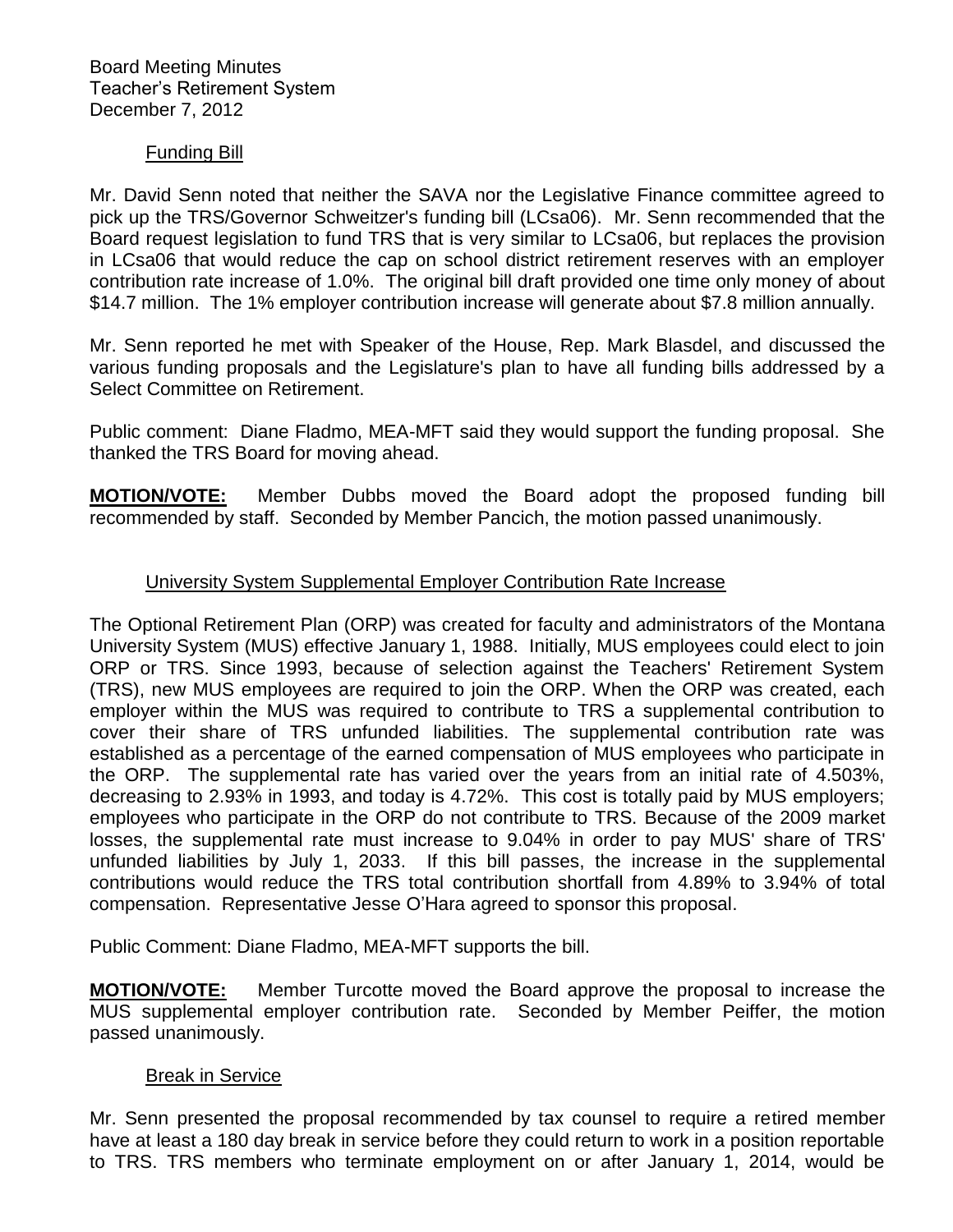required to have a 180 day break in service before they are eligible to return to work. Members who are currently retired, or who retire based on a termination date before January 1, 2014, will not be affected. Substitute teachers would be excepted as long as they work no more than 30 days during the break in service period. This bill has no actuarial impact, as it does not affect funding. Representative Keith Regier agreed to sponsor this proposal.

Chair Greenfield asked for public comment. There was none.

**MOTION/VOTE:** Member Peiffer moved approval of the 180 day break in service proposal. Seconded by Member Pancich, motion passed unanimously.

#### Housekeeping

House Bill 54 clarifies the terms "position reportable to the retirement system" and "termination of employment." It clarifies when a member is in retired member status and eligible for postretirement employment. The Bill also amends the definition of normal retirement age and provides for non-forfeitability of benefits upon attainment of normal retirement age in conformity with IRS qualification standards and provides for jurisdiction and venue for judicial review in the first judicial district court. Representative Pat Ingraham has introduced the bill on behalf of TRS.

Chair Greenfield asked for public comment. There was none.

**MOTION/VOTE:** Member Peiffer moved that the TRS Board support House Bill 54. Seconded by Member Turcotte, the motion passed unanimously.

## Other Legislative Proposals

MEA-MFT will again request legislation creating a Professional Retirement Option for members first hired after July 1, 2013. The proposal would provide a higher multiplier (2.0%) for members hired after July 1, 2013, who are age 60 or greater at the time of retirement and have 30 years or more of creditable service in TRS. The proposal will include an employee contribution rate increase, an increase in early retirement age from age 50 to 55 years of age, and the calculation of average final compensation would increase to 5 years from 3 years.

Diane Fladmo, MEA-MET, stated that she hoped the TRS Board would support the bill as they have in the past. Representative Bennett has agreed to carry this bill.

Mr. Senn reviewed other proposals that can be found in the LAWS bill tracking system.

## SAVA & LFC Interim Committee Meetings

Mr. Senn expressed his disappointment that the SAVA and LFC Interim Committees were unable to reach a consensus on any funding proposals and neither committee voted to support the Governor's funding proposal.

Diane Fladmo, MEA-MFT commented that they will be working with TRS and on setting up contacts and information for members who need education on the issue of pensions to be able to advocate for themselves. She feels it is going to be a challenging time and there is a great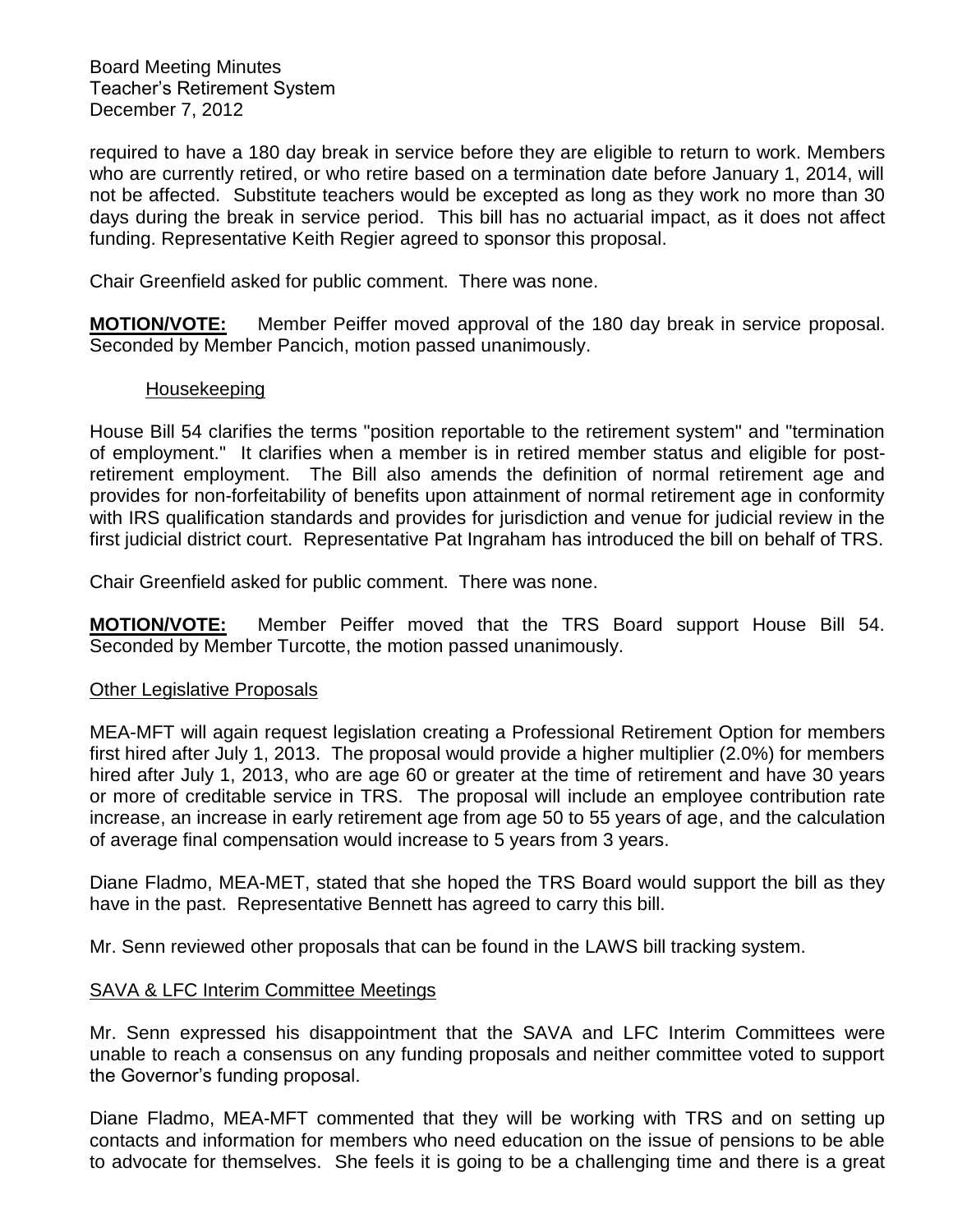need to give the public and legislature information. Ms. Fladmo anticipates a more concerted effort working together and looks forward to working with TRS. She thanked Emma MacKenzie and Mr. Senn for all their work.

Mr. Senn discussed the use of Facebook. Use will be limited to TRS putting information out to prevent personal information being posted by members.

#### Change of Beneficiary Designation Process

Denise Pizzini has previously reported regarding a MT Supreme Court ruling for a contested case matter from MPERA finding that a beneficiary designation change removing a spouse as the beneficiary during the pendency of a divorce was void. Administratively, TRS is working to protect against any adverse outcome. TRS may be changing forms to require notary signature of the spouse if the spouse is being removed as the beneficiary. TRS will keep the Board informed of any changes to processes implemented.

Tammy Rau informed the board that TRS has been tracking the changes for the last five weeks and currently, TRS is averaging 7 forms a week changing the designated beneficiary from the spouse. That number is significant and right now the form does not require any acknowledgement from the spouse that a change is being made.

Chair Greenfield asked if there is any way to search for restraining orders? Ms. Pizzini responded that the court has worked on a plan to link all the State District courts for years but at this time a court by court search must be done.

#### Public Participation Memo

Mr. Senn shared Governor Schweitzer's memo reminding all Boards that they need to engage the public in agency decisions and provide for open meetings.

## Multiple Public Employment Disclosure Form

Mr. Senn explained to the Board Members that the per diem form should be on file and requested the members to please fill out the form and get it to Dan Gaughan or Ms. Rau.

Board members who are also public employees (teachers and administrators) may not receive both the \$50 per diem while serving as a Board member and their regular salary for an overlapping period. To ensure compliance with law, each Board member must return TRS' Multiple Public Employment Disclosure Form by December 15.

#### Executive Summary

Mr. Senn informed the Board that the Legislative Auditor's Office is in the final stages of completing the annual financial and biennial compliance audit of the Teachers' Retirement System for the fiscal years ending June 30, 2012. TRS expects the auditors will issue an unqualified opinion on the financial statements with one audit recommendation that the board continue to seek legislation to actuarially fund the System.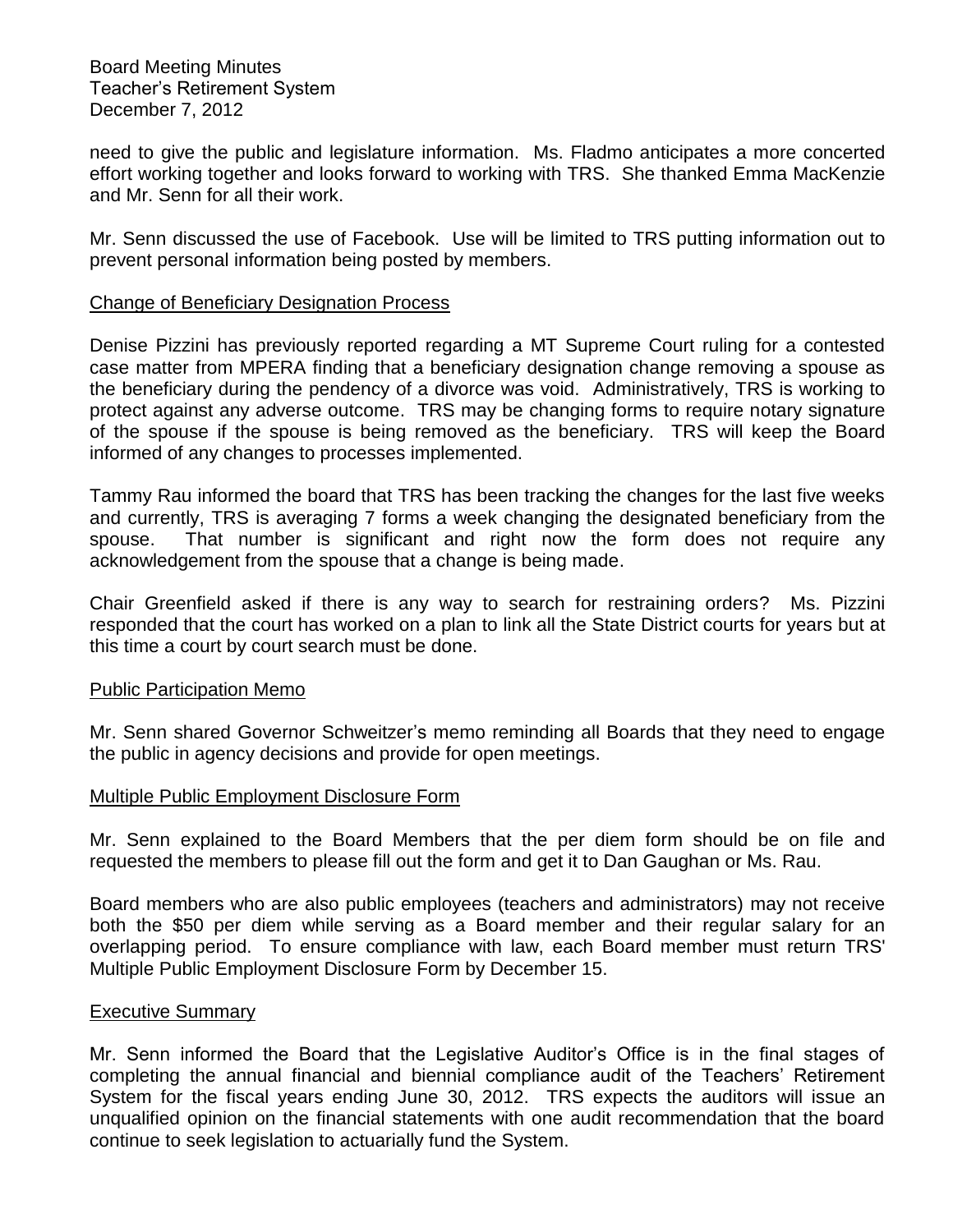#### Other Business

2013 Meeting Dates – The proposed Board meeting dates of February 8, May 10, September 27, and November 29 were discussed and new dates of February 8, May 10, October 4, and December 6 were suggested.

**MOTION/VOTE:** Member Pancich moved that the TRS Board meeting dates for 2013 be set as February 8, May 10, October 4, and December 6. Seconded by Member Dubbs, being no further comment the motion passed unanimously.

### Financial Statements, Budget, Delinquent Agency Reports

Mr. Gaughan presented the financial statements. The budget status report shows savings in the operating expenses mostly because SABRS lowered their annual costs for this fiscal year. There is a projected savings in communications as postage costs are lower than expected. The statewide cost allocation plan was originally estimated at \$46,000 but has been revised down to \$11,000 for a significant savings. Mr. Gaughan reported that there are no school districts delinquent in their reporting at this time.

### P2F2 Annual Conference

Mr. Gaughan reported on the P2F2 Conference which is a public pension financial forum he attended for the second year. The conference is geared toward financial divisions of pension plans and financial accounting. The hot topic was GASB's two new accounting standards. David Bean from GASB gave a perspective on the standards. GASB will issue a guide to answer questions. First change to affect TRS will be June 2014 and the second June 2015.

On a state wide basis the State Accounting Division has a working group which includes staff from Board of Investments, the Local Government Services Division, and OPI to look at the GASB changes.

Mr. Gaughan stated he appreciates being able to go to the conference and found it very helpful.

Member Turcotte questioned in regards to GASB whether they are still going forward with funding liability over each district. Mr. Gaughan answered yes.

Mr. Senn commented that perhaps because the P2F2 Conference concentrates on the pension plans that TRS should send staff to it rather than the GFOA conference.

#### NCTR Conference Report

Member Turcotte thanked the Board for sending him to the conference. He felt the conference was light and there were no real in-depth sessions. He had hoped there would be discussion of the current problems because of the deficits suffered with the investment returns and challenges being faced with the media and political rumblings regarding changing retirement plans. They covered things like globalization and health care premiums. Immigration issues were a hot topic. Mr. Turcotte stated that he would have liked to heard more on how other pensions are handling the funding problems. The meetings are recorded and available on the NCTR website.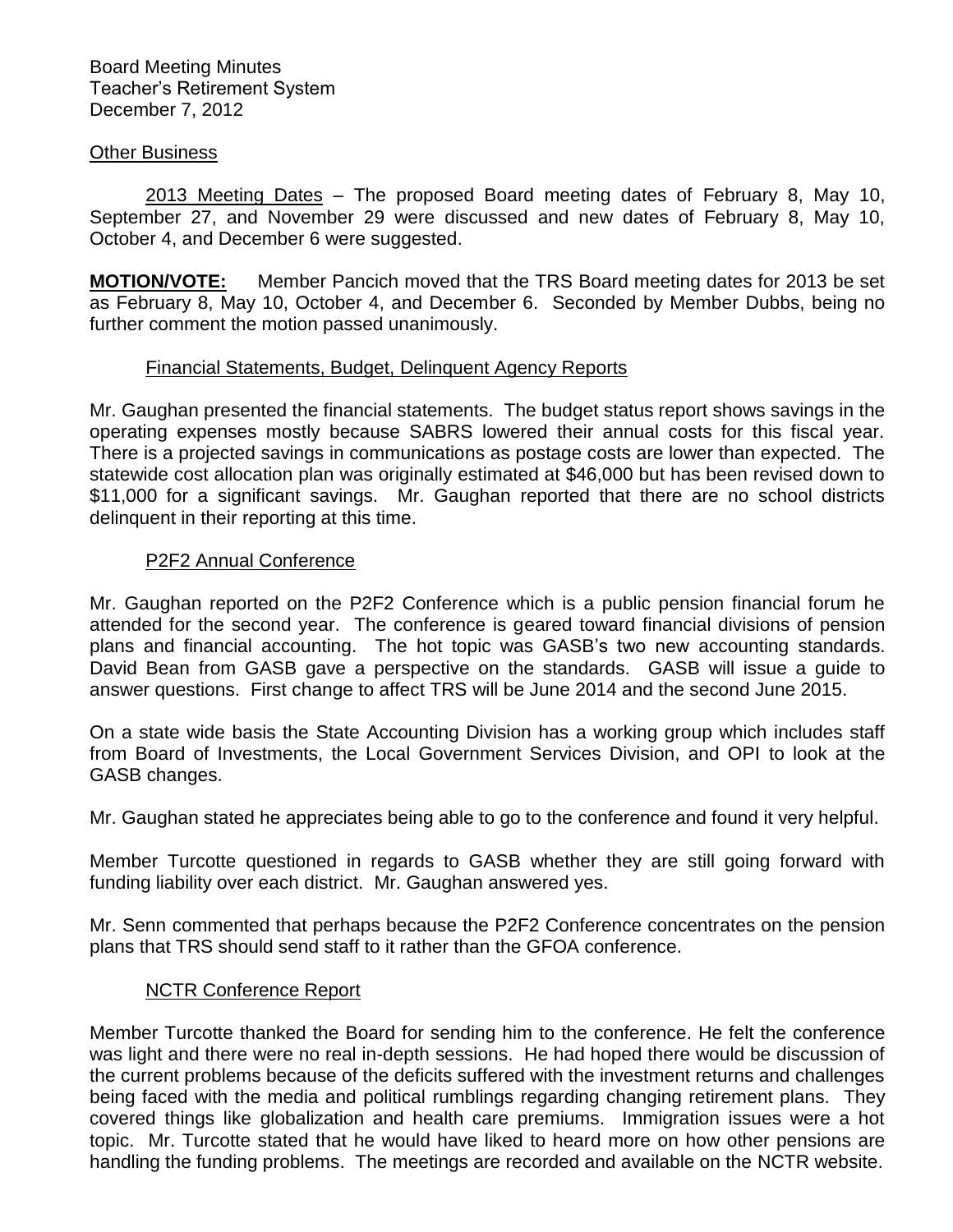## Personnel Committee Report

Member Peiffer reported that the personnel committee completed Mr. Senn's performance evaluation the evening before the board meeting. The Board is pleased with Mr. Senn's performance with very high performance ratings. Member Marilyn Ryan stated that she has worked with many evaluation systems and she liked this system because it was effective. The process was simple, the work was done, and the Board could discuss the results and get things done.

Mr. Senn inquired if the Board had any objectives or goals to add that they would like to see covered in the next year. It was suggested to meet after the legislative session to discuss the legislature and create a reaction plan such as sharing information for outreach.

#### Update on IT Conversion

Rick Bush reported that the IT conversion testing is progressing and should be done by the end of the month. Processes were not straightforward but are now resolved.

## **LEGAL COUNSEL'S REPORT**

#### Summary of Legal Issues

Ms. Pizzini informed the Board that there is no determination in the Mavencamp matter. The proposed motions for statute of limitations in the pending Ennis/Walsh matter are being prepared for Board consideration.

### **APPLICATIONS AND BENEFIT ADJUSTMENTS**

#### Regular, Survivorship, Adjustment, and Corrections

Ms. Rau presented the list of members who have retired since the last board meeting for Board review. Ms. Rau informed the Board that there are no disability applications to be reviewed at this board meeting. The one individual who had been scheduled has postponed the application until the February board meeting and TRS will start an early retirement benefit for her.

#### **BOARD TRAINING**

#### Review Use of Citrix

Mr. Bush asked for the return of the User Responsibility Electronic Mail Privacy and Security Policy acknowledgment. Mr. Bush presented Citrix training to the Board members.

#### **INFORMAL BOARD REVIEW**

Retirement Eligibility Edward Zabrocki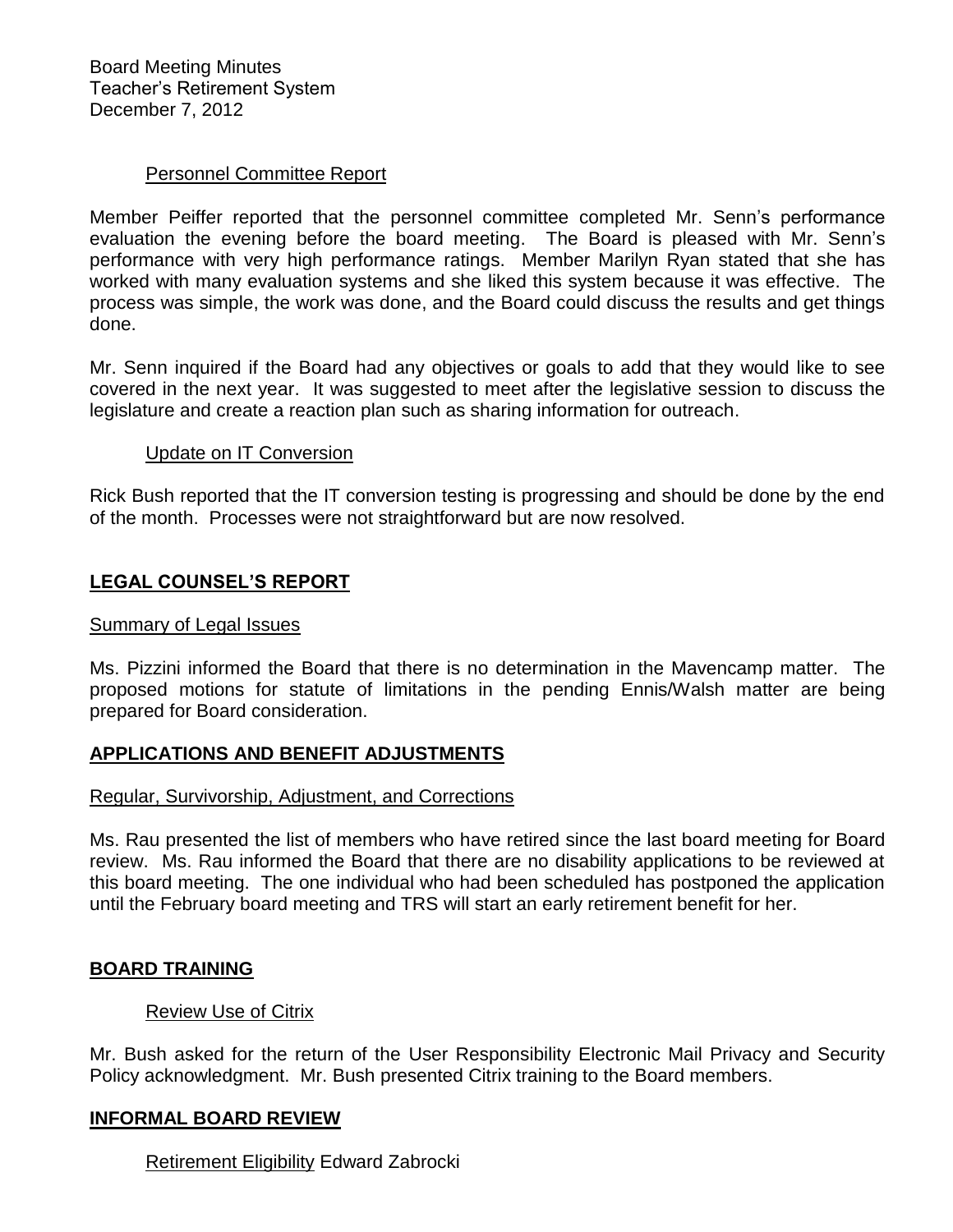Laurence Martin, Attorney for Yellowstone Boys & Girls Ranch and Yellowstone Elementary School District and Michael Sullivan, Public School Superintendent joined the board meeting via telephone conference.

Ms. Pizzini gave a synopsis of the facts. Initially TRS received inquiry from the Yellowstone Academy, Elementary School District #58 around September 1, 2011, regarding Mr. Zabrocki's continuing provision of service as Superintendent for the school district after his retirement and whether or not Mr. Zabrocki should have been reported to TRS, notwithstanding his change of title to Director of Education for Yellowstone Boys & Girls Ranch (YBGR). In the process of investigating the matter TRS, for the first time, became aware that YBGR has within its boundaries two legally distinct educational entities. One is the Yellowstone Academy Elementary School District #58, which is a public elementary school district in Montana; the other is a private high school that is separately accredited and is not a public school district in Montana. All individuals working in what would otherwise be TRS reportable positions were being reported to TRS for all of the service time they provided on behalf of both educational entities. TRS provided a preliminary determination based on the information provided to TRS indicating that it did not appear that Mr. Zabrocki had ever terminated his employment from a TRS reportable position and in addition he had been employed after his purported retirement date in excess of the applicable limitations under TRS law. Both Mr. Zabrocki and the school district provided a response to the preliminary determination. On July 12, 2012, TRS staff issued its final determination in this matter finding that Mr. Zabrocki had not terminated employment as required to be eligible to receive retirement benefits and that Mr. Zabrocki's compensation is in excess of his earnings limitation. Either of those circumstances would make Mr. Zabrocki ineligible for retirement benefits retroactive to his purported date of retirement.

Scott Svee, Attorney for Mr. Zabrocki, addressed the importance of recognizing the public and private entities and the distinction between the two. Mr. Zabrocki provided material that shows the private school as a separate entity from the public school and Mr. Svee indicated the distinction is clear and important. Documents were submitted to TRS establishing that Mr. Zabrocki was Superintendent with the public school up to July 2007. As of August 2007 Mr. Zabrocki had to apply to the private school, his application was accepted, his W-2's show he was paid from August 2007 by the private school with private money. The issue with other employees is very different and needs to be noted that if the other staff members for the private school or public school were providing teaching services that they were receiving payment by the public school. Mr. Zabrocki was receiving his salary from the private entity with private money. That is not true for any of the other employees. That is a very large distinction. There was no public money going into pay for Mr. Zabrocki's salary.

Ms. Pizzini responded to Mr. Svee's point that it is important to point out that Mr. Zabrocki continued to be reported to OPI as the Superintendent for the public school district. The school district is legally required to have a full or part-time Superintendent. With respect to how Mr. Zabrocki was paid, there was an agreement after he went to work purportedly for YBGR for full reimbursement of Mr. Zabrocki's salary and benefits by the public school district. TRS has been told that the school district paid the costs and fees through reimbursement to YBGR so the assertion that there was no payment from public funds is inaccurate. They did put all the documentation in place to make it appear that Mr. Zabrocki was no longer working as the Superintendent of the public school district and now was employed by YBGR, but the facts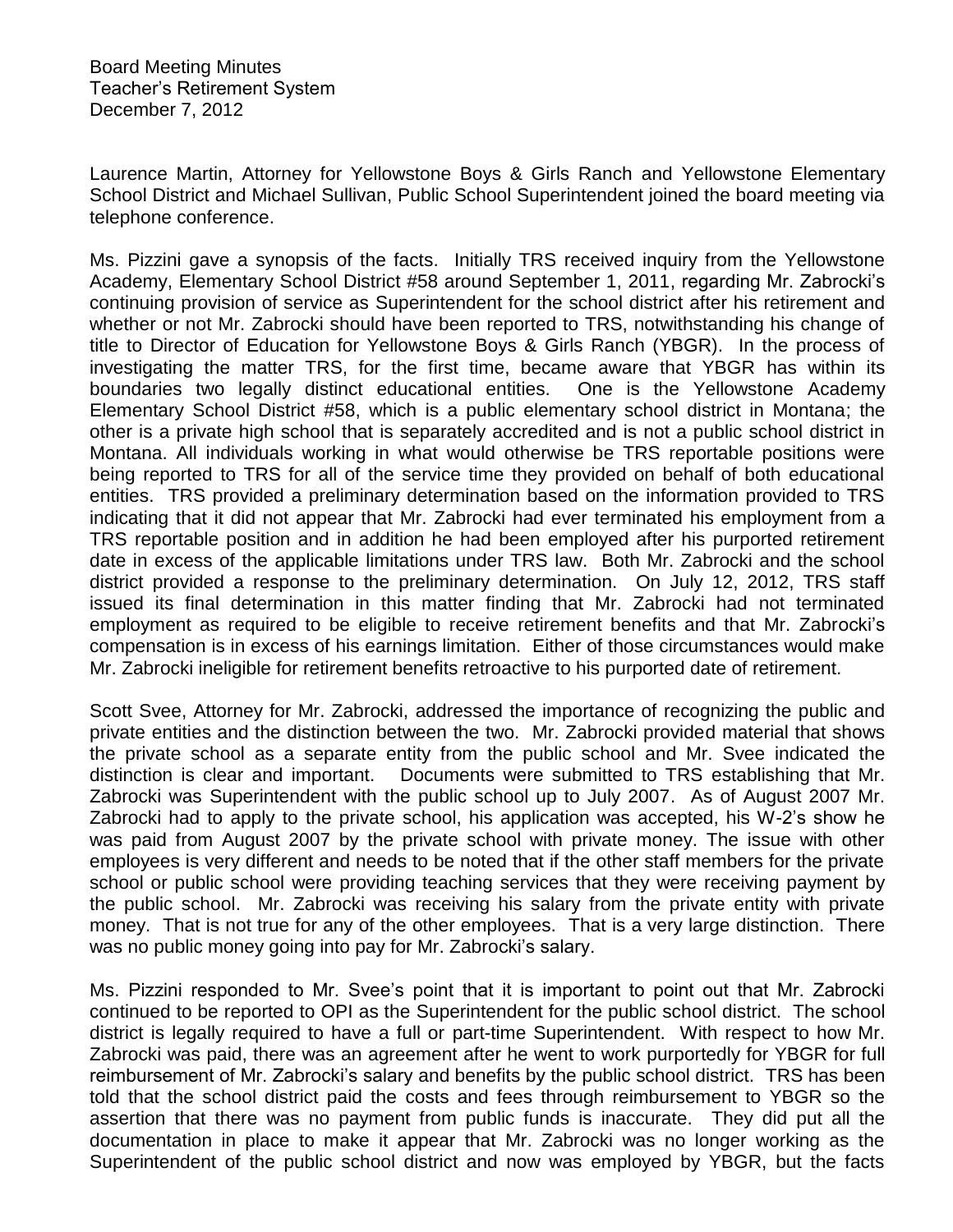establish that he continued to perform the same job duties and functions after his purported date of retirement for which he was previously reported to TRS, and he should have continued to be reported to TRS.

Mr. Svee spoke again to the issue of recognizing the two legal entities. Any reporting done regarding an FTE and any reporting obligation to TRS was a reporting obligation under law of the school district. We have the public school, private school and a third entity which is Mr. Zabrocki. If you look at the requirements and services of the school Superintendent and the performance evaluations they are totally different, not to mention the fact that one is serving a school board and one is serving a private entity. Those services were not the same. They were different and changed upon his employment by the private entity.

Mr. Greenfield asked if Mr. Martin would like to say anything. Mr. Martin responded no, they are here just to listen to the Board review; they would be happy to answer any questions but do not have anything to add other than what was provided to TRS by the various responses to inquires that were made and which are in the packets.

Mr. Greenfield asked Mr. Martin if, prior to August 2007, there was any compensation from the private entity to the public entity for any of the services that Mr. Zabrocki provided for the private entity?

Mr. Martin stated that as he understands it the private entity provided funds to the public school district on a regular, annual basis to help support its programs. Mr. Martin stated that he does not believe from his understanding that anything was earmarked for one thing or another, it was just to support the funds available to the public entity to provide services.

Member Dubbs asked if it is the perception of the public school that the duties and tasks of Mr. Zabrocki before and after this arrangement was made remained essentially the same?

Mr. Martin responded that the information provided from the public school to TRS would indicate that there was no substantial change in services provided to the public school of any kind after the date of retirement.

Ms. Pizzini clarified that Mr. Zabrocki had also served in the role of Educational Director for the private high school prior to his purported retirement, and had been reported to TRS for that service. That information from the school district is Document 7 in the information packets.

Ms. Pizzini responded to one point Mr. Svee made. If Mr. Zabrocki has a claim against the school district on the assertion that it was the school district's legal obligation to appropriately report him to TRS if he was required to be reported to TRS, that does not change the analysis for this Board. The obligation of this board is to determine whether Mr. Zabrocki was eligible for retirement benefits and to recover them if he wasn't. If there is a basis for a related action between Mr. Zabrocki and the school district, it is not material to this Board's duty.

Member Pancich inquired of Yellowstone Academy if, prior to retirement, Yellowstone Academy issued W-2's for the full amount of Mr. Zabrocki's contract.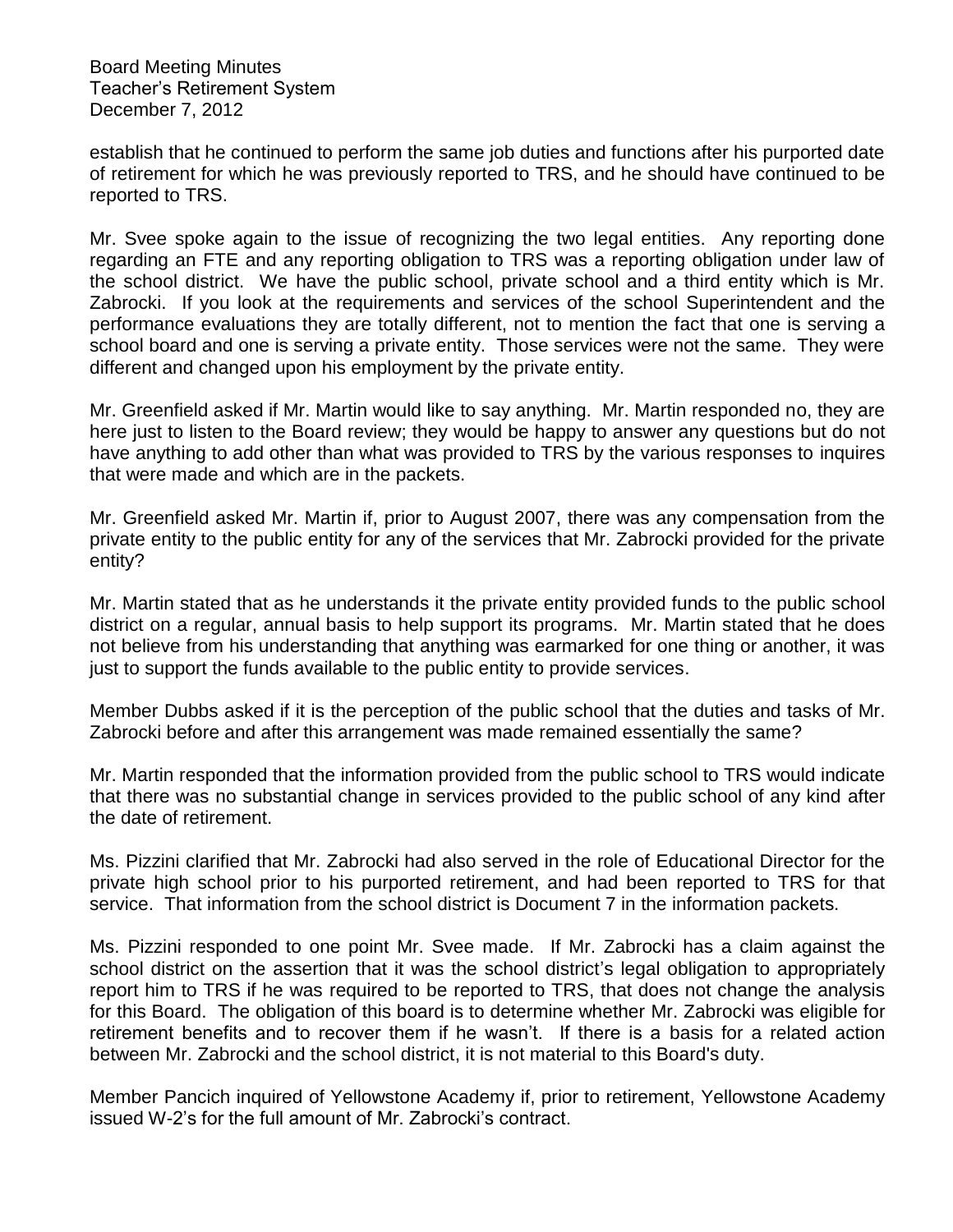Mr. Martin responded that he did not know. They had not looked into that specifically. There would have been a W-2 provided. Your question is was Mr. Zabrocki paid also from the ranch or solely by the academy.

Mr. Pancich inquired that if you had a W-2 for the full amount of the contract from the school district then did the YBGR reimburse the academy.

Mr. Martin responded no. I don't think there was any reimbursement. There was a general funding provided but as I understand, it was not for anything specific such as reimbursement and that the public school could use it to support its services in whatever way it deemed appropriate. That amount was approximately \$1 million for each academic year or some \$83,000 on a monthly basis. It was a substantial payment to the public school.

Mr. Svee commented that the independent auditors' report of 2011 from OPI showed there was \$1 million provided from YBGR to the public entity. \$752,034 in in-kind payments were made by the private entity to the public entity. \$210,000 was for staffing in 2011.

Member Pancich questioned what it was before retirement 2007. Does it look like the same thing?

Mr. Svee responded that he did not know.

Chair Greenfield commented that the responsibility for hiring and firing lies with the school board and that comes from recommendations of Superintendents. Looking through some of the school board minutes Mr. Greenfield found it a little bit disturbing that Mr. Zabrocki was consistently referred to as Superintendent. In each of those years, hiring and firing recommendations, according to the minutes, came from Mr. Zabrocki. Clearly the function of Superintendent was being discharged by Mr. Zabrocki. Mr. Greenfield stated that he understands the contention about who was sending out the paychecks but also understands by whom the work was being done and that Mr. Zabrocki was considered the Superintendent.

Ms. Pizzini stated that to accept such an argument as determinative – that being employed through any third party to perform job duties and functions that would otherwise be reportable to the retirement system would suffice to avoid application of TRS law – would result in everyone doing that. Anyone can set up a 501(c) and rehire their Superintendent or other staff through a separate entity and thereby avoid participation in the retirement system. Mr. Zabrocki was performing Superintendent functions, was reported to OPI as the Superintendent of the school district, and he was being compensated by the school district for those services.

Member Turcotte said that he was disturbed by the report to OPI, which is a requirement that school districts must submit, that shows him as half-time Superintendent for those years. It cannot be said that he was not a public employee.

Member Dubbs said that his concern is that where the paycheck comes from is not the issue. If I am still doing the functions of the job I am actually doing that job and that is what is reportable. The fact that there is a public and private school in this situation seems messy but straight forward if you look strictly at the job.